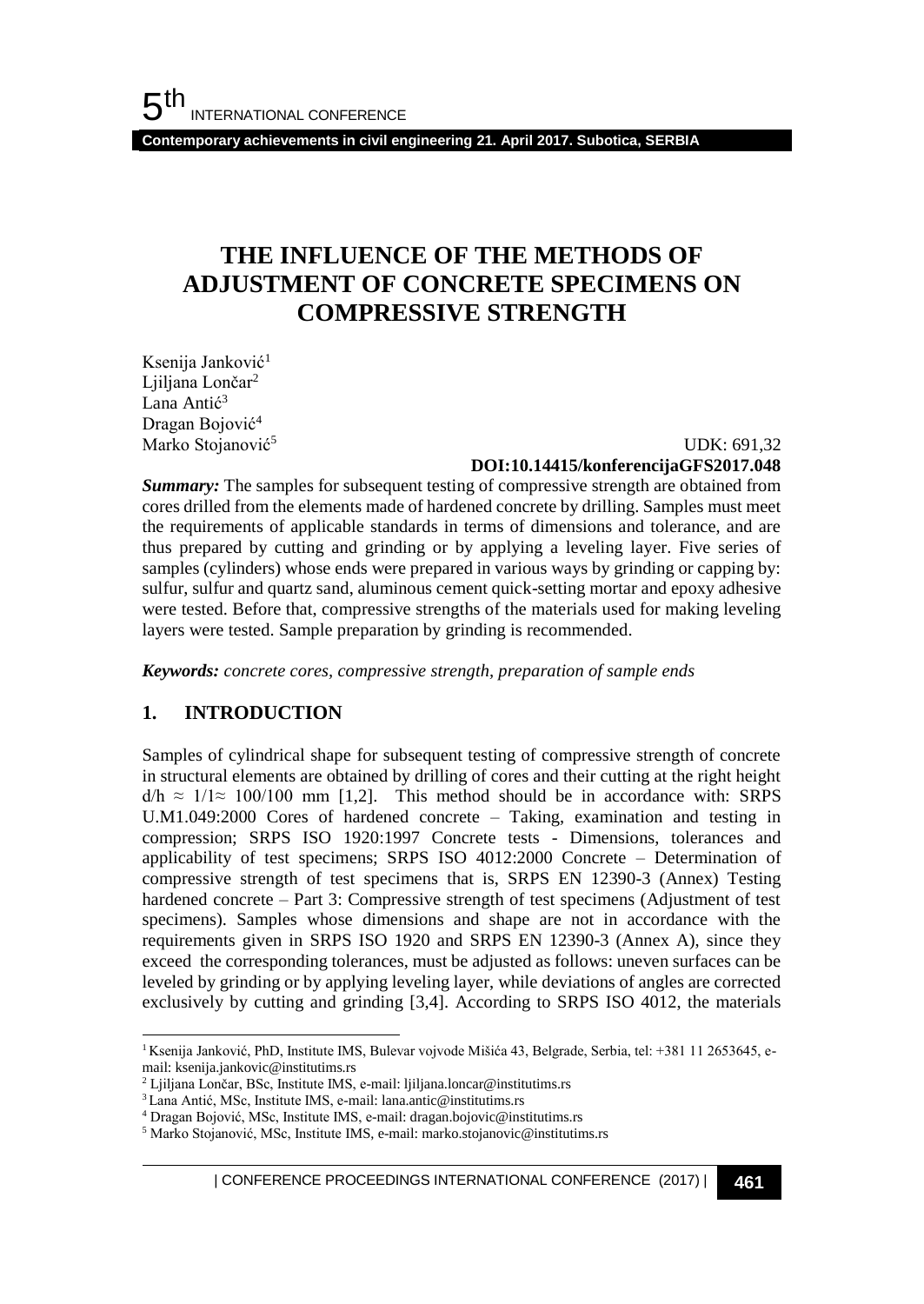# $\mathbf 5$ . међународна конференција

#### **Савремена достигнућа у грађевинарству 21. април 2017. Суботица, СРБИЈА**

used for making the leveling layer at the ends of the samples (surfaces on which the load is applied) must adhere well to the concrete and must not affect it in any way. At the time of testing, compressive strength of the leveling layer must not be less than the expected compressive strength of concrete. The thickness of the leveling compound must not exceed 2% of the diameter of the surface on which the load is applied [5]. According to SRPS EN 12390-3 (Annex A), methods of leveling uneven surfaces of the samples can be:

- Grinding (unlimited)
- Calcium aluminate cement mortar (up to approximately 50 MPa)
- Sulfur mixture (up to approximately 50 MPa)
- Sandbox (unlimited)

The thickness of the leveling layer must not be greater than 5mm [4].

## **2. EXPERIMENTAL PART**

In order to determine the impact of treatment of the samples ends– cylinders on the compressive strength, five series of samples (three samples per series) were prepared. Samples were obtained by drilling cores from the concrete curbs placed on a vibrating table. In the same manner and from the same concrete concrete cubes are made in order to have strength values that can be expected on the cylinder. We believe that this is the same concrete batch. Results can be affected by: the moisture content of samples, drilling direction relative to the direction of installation, the dimensions of the cylinders (size, ratio of diameter and height), [6]. In terms of all the above parameters, all five series were equal. With the structural elements by using rebound hammer in places where the cores are drilled we can get approximate expected values of strength on the cylinder, so in relation to them we can apply the appropriate mass for leveling the ends of the samples [1]. Preparing the ends of the samples was performed by:

- Grinding
- Sulfur
- A mixture of sulfur and quartz sand in the ratio 1:1
- Quick-setting mortar based on aluminate cement
- Epoxy adhesive

Samples for testing compressive strength of the material for surface leveling is shown in Figure 1.



*Figure 1. Samples for testing compressive strength of the material for surface leveling*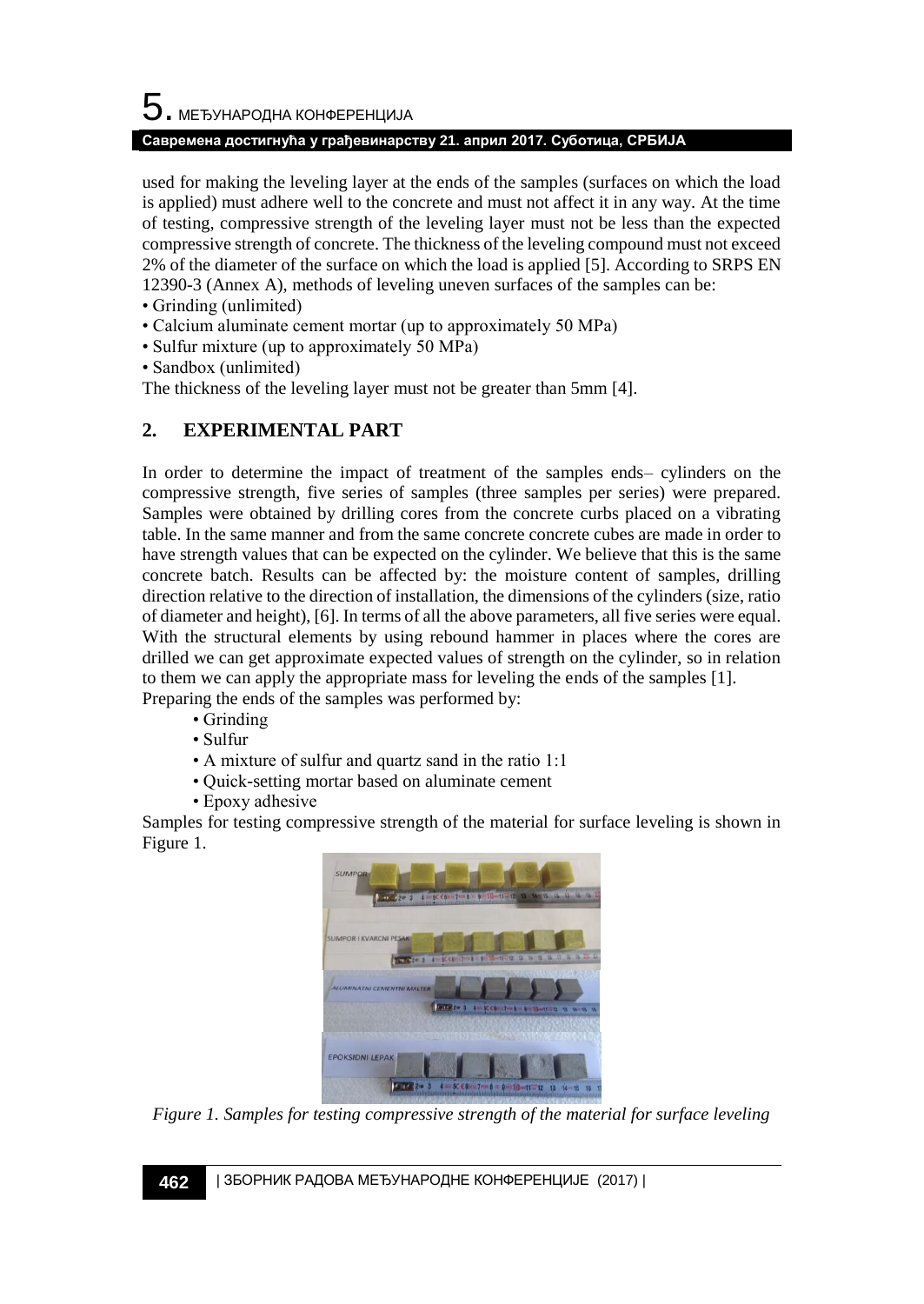#### 5 th INTERNATIONAL CONFERENCE

#### **Contemporary achievements in civil engineering 21. April 2017. Subotica, SERBIA**

Samples for testing compressive strength of the material for surface leveling were cast in metal molds with edge  $a = 20$ mm, six samples each for every material. On these samples, compressive strength of all the materials for leveling at the age of one day was determined.

Compressive strengths of the materials used for surface leveling were obtained as the mean value of six results and are shown in Table 1.

| Material for processing | The mean value of strength |
|-------------------------|----------------------------|
| the ends of the samples | $a = 20$ mm                |
|                         | (N/mm2)                    |
| Sulfur                  | 40.1                       |
| Sulfur and quartz sand  | 44.8                       |
| Fast-setting mortar     | 28.6                       |
| Epoxy adhesive          | 78.8                       |

*Table 1. Compressive strengths of the materials used for surface leveling*

Based on the test results it can be seen that the compressive strength of fast-setting mortar based on aluminous cement is considerably lower, while the compressive strength of epoxy adhesive is significantly higher in comparison to the strengths obtained on samples made out of sulfur and sulfur and quartz sand. The reason for the lower strengths of the mortar based on aluminous cement is in the amount of water used for its preparation. When using fast-setting mortar based on aluminate cement there was a deviation from the manufacturer's recommendations regarding the amount of water used. A large quantity of water was added, due to the rapid solidification of mortar and impossibility of correct capping of the samples.

The way of preparing ends of the samples by grinding is shown in Figure 2.



*Figure 2. Preparation of the ends of the samples by grinding*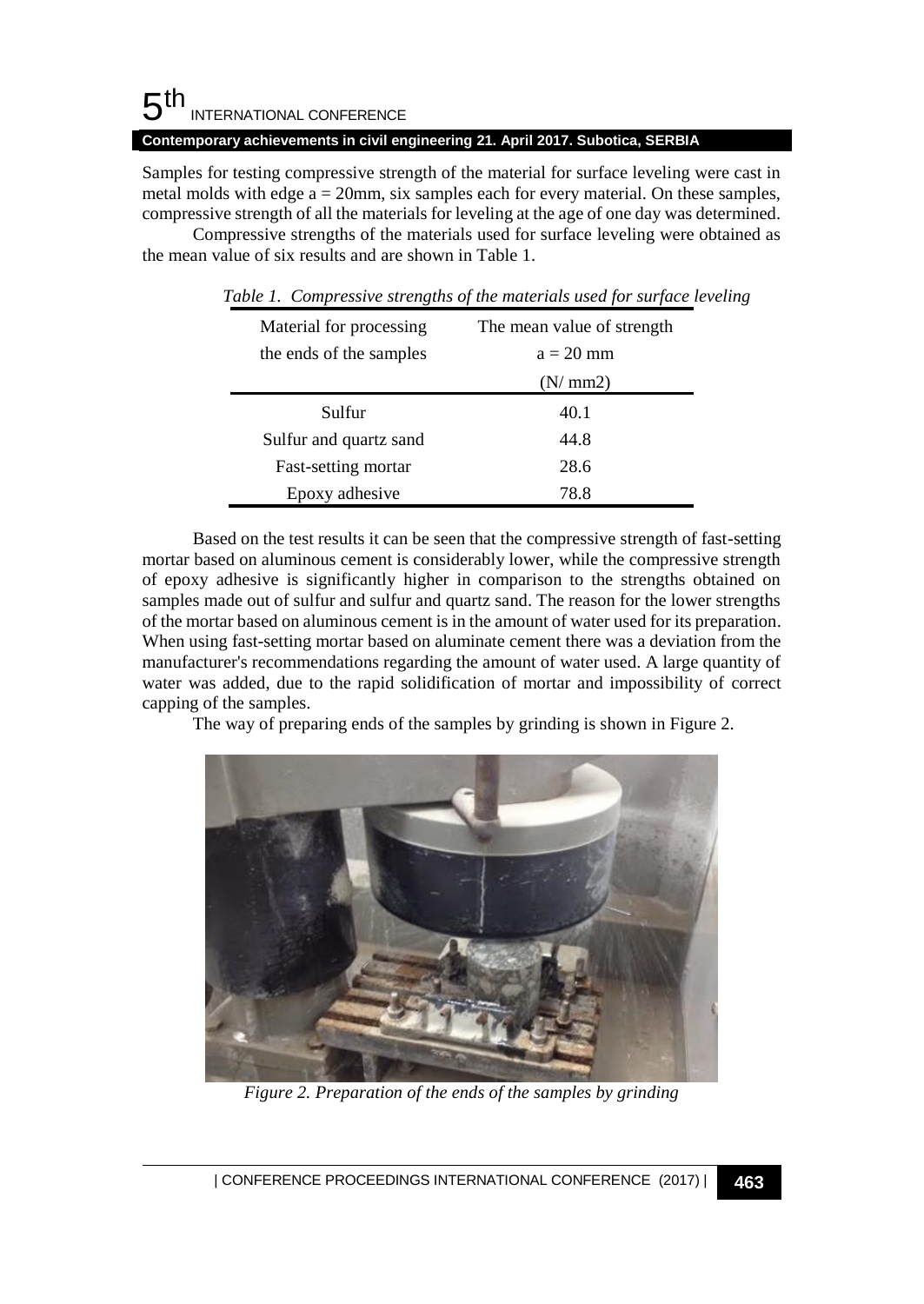# 5. МЕЂУНАРОДНА КОНФЕРЕНЦИЈА **Савремена достигнућа у грађевинарству 21. април 2017. Суботица, СРБИЈА**

After preparing the ends, the compressive strength of samples was tested, and the results are shown in Figure 3. The results were obtained as the mean values of the three test results. It may be noted that the samples whose ends are treated by grinding, sulfur, sulfur and quartz sand or epoxy adhesive have approximately equal strengths, while samples that are treated by quick-setting mortar showed significantly lower values of compressive strength. Test results show that if smoothing layers are used according to the above mentioned standards, they do not affect the compressive strength of concrete. It was shown that only in the case when this was not followed (quick-setting aluminous cement mortar that had less strength than the strength of the tested concrete, as it was made in a relation that was not appropriate), lower compressive strength of concrete samples was obtained.



Method of processing the ends of the samples

*Figure 3. Compressive strength of the specimens (cylinders)*

## **3. CONCLUSION**

If possible, what is also recommended in the standards, the surfaces of the specimens to which the load is applied should be prepared by grinding, as this is the quickest and most reliable way. By using grinding as a way of preparing the ends of the samples, the time required for hardening the leveling layer is eliminated, as well as the possibility of using inadequate equipment for capping. Anyway, special attention should be paid to the physical, ecological, toxicological and other information in the field of health and safety standards.

## **ACKNOWLEDGMENTS**

The work reported in this paper is a part of the investigation within the research project TR 36017 "Utilization of by-products and recycled waste materials in concrete composites